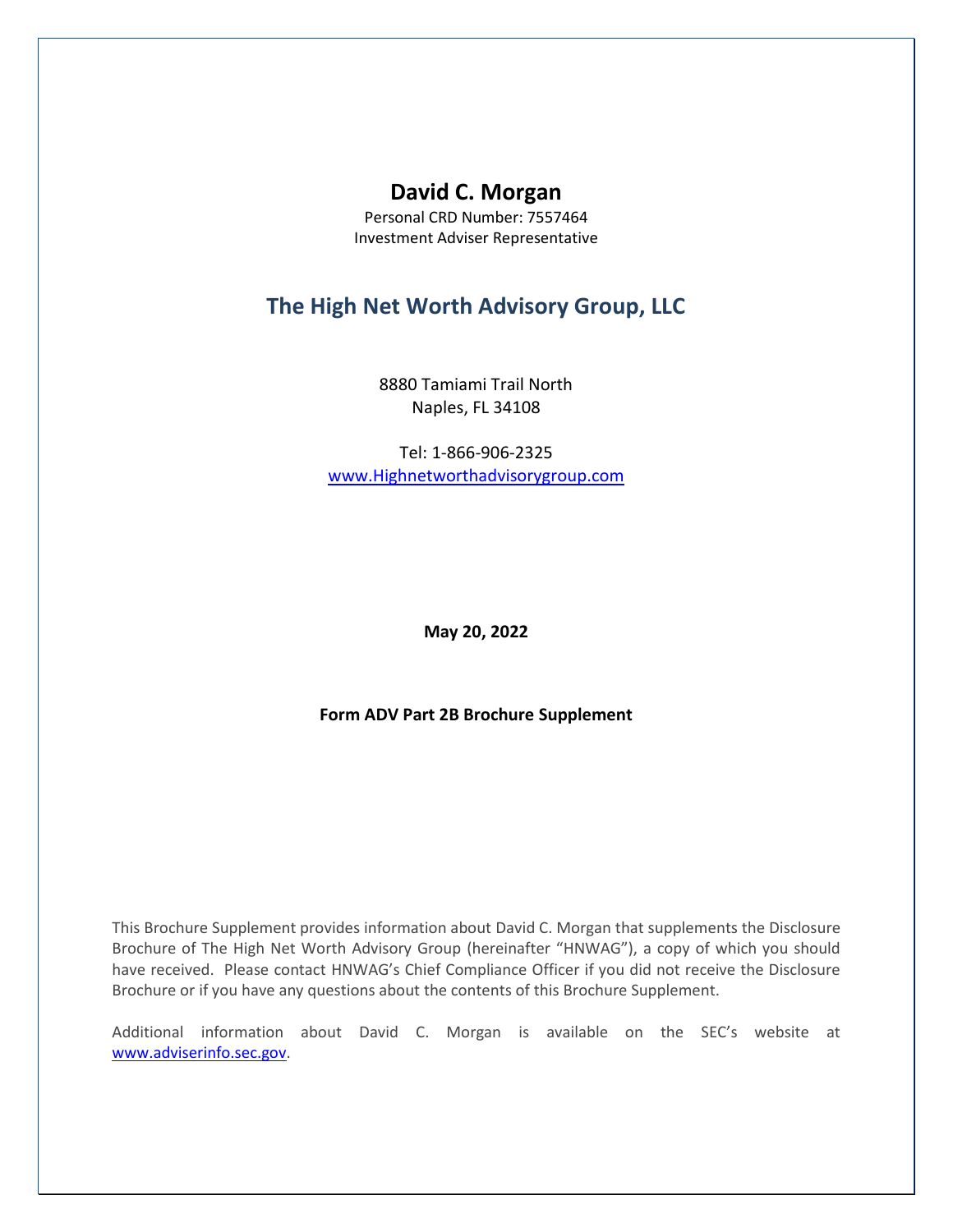The High Net Worth Advisory Group, LLC Form ADV Part 2B Brochure Supplement Page 2

#### **Educational Background and Business Experience - Item 2**

#### **David C. Morgan**

Year of Birth: 2000

*Formal Education After High School:*

- University of Alabama, B.S., Consumer Sciences with a concentration in Family Financial Planning, 2022
- University of Virginia, Coursework in Foreign Affairs, 2018 to 2019

*Business Background for the Previous Five Years*:

- The High Net Worth Advisory Group, LLC, Investment Adviser Representative, 05/2022 to Present
- University of Alabama, Full Time Student, 01/2020 to 04/2022
- University of Virginia, Full Time Student, 08/2018 to 12/2019
- Seacrest Country Day School, Full Time Student, 05/2012 to 05/2015

## **Disciplinary Information - Item 3**

Registered investment advisers are required to disclose all material facts regarding any legal or disciplinary events that would be material to your evaluation of Mr. Morgan and HNWAG. Mr. Morgan has no history of reportable legal or disciplinary events.

#### **Other Business Activities - Item 4**

Mr. Morgan does not engage in any other business activities.

## **Additional Compensation – Item 5**

Mr. Morgan does not receive additional compensation or economic benefits from third party sources in connection to his advisory activities.

## **Supervision - Item 6**

Mr. Morgan is an Investment Adviser Representative for HNWAG. In this capacity, Mr. Morgan is responsible for the monitoring of client portfolios for investment objectives and other account reviews. Mr. Morgan reports directly to David T. Morgan, the Chief Compliance Officer of HNWAG. Mr. Morgan can be reached at the phone number listed on the cover of this Brochure Supplement.

HNWAG has implemented a Code of Ethics and an internal compliance program that guides each Associated Person in meeting their fiduciary obligations to clients. Mr. Morgan adheres to the code of ethics and compliance manual as mandated. Clients may contact as at the phone number listed on the cover of this Brochure Supplement to obtain a copy of the code of ethics.

Additionally, HNWAG is subject to regulatory oversight by various agencies. These agencies require registration by